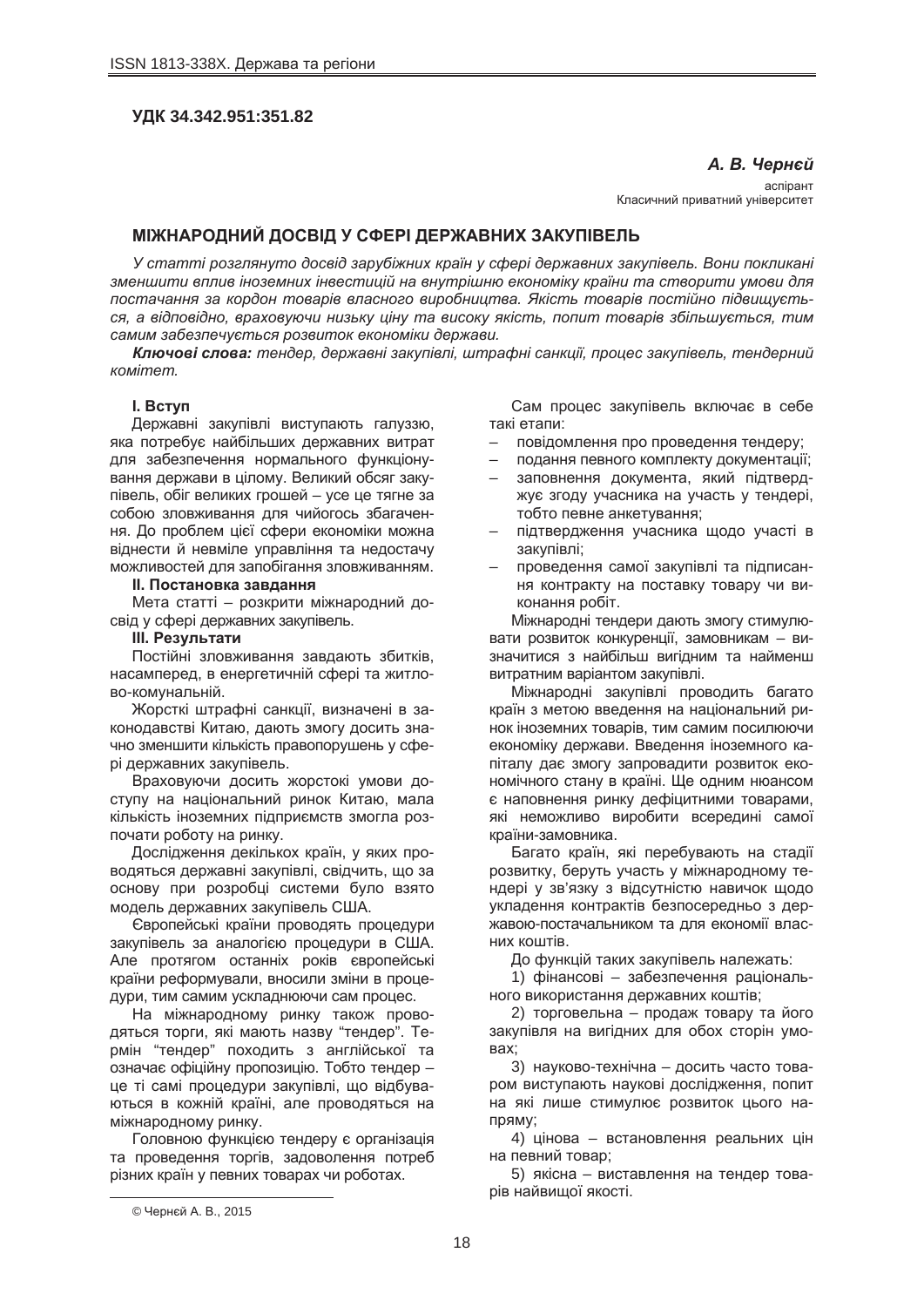Так, у міжнародних тендерах можуть брати участь як іноземні країни, так і національні постачальники, тобто всі бажаючі.

Початок процедури такий самий, як і всередині кожної держави, повідомлення про проведення закупівель публікують у міжнародних виданнях.

Проведення тендеру з участю великої кількості дає змогу стимулювати розвиток конкуренції, але не завжди може забезпечити ефективність закупівлі, оскільки ніхто не застрахований від придбання неякісного товару в некваліфікованої фірми.

Існує вид міжнародних тендерів - закритий, до участі в якому запрошуються лише декілька фірм, яким надсилають повідомленні в індивідуальному порядку.

У такому разі необов'язково перевіряти фірми на відповідність усіх документів, наявність кваліфікованих працівників. До кола таких фірм входять лише ті, які вже визнані.

Проведення таких торгів не зменшує конкуренцію, а лише дозволяє рівнозначним фірмам, які надають однакові послуги, запропонувати найвигідніші умови.

Міжнародний тендер має вигляд цивільної угоди, але з урахуванням проведення декількох етапів перед укладанням договору.

Проведенням тендеру займається спеціально створений тендерний комітет, який виконує такі функції, як здійснення публікації усіх повідомлень, зібрання конкурсної документації в учасників, оцінювання учасників та відбір переможця, після визнання переможця – укладення з ним контракту.

Кожна фірма-замовник має право організаційну частину проведення тендеру передати консультаційній фірмі. За результатами виконаної ними роботи оцінюють пропозиції та визначають переможця.

Багато учасників, для недопушення зловживання з боку інших осіб, подають свої пропозиції в останній момент. Несвоєчасне надіслання пропозиції тягне за собою недопущення до участі в тендері, а тому конкурсні пропозиції надсилаються декількома транспортними компаніями. Якщо ж учасник встиг надати пропозиції, вноситься застава, яка не повертається в разі, якщо паперова конкурсна пропозиція не встигла дійти до отримувача. Тим самим учасник залишається без вигідного контракту та втрачає певну грошову суму.

Дослідивши декілька країн з різними економічними станами, можна визначити, що початок системи закупівель бере з США, європейські країни при будівництві власної системи за основу брали її.

Вдосконалення сфери державних закупівель у деяких країнах дало змогу майже викорінити правопорушення, в тому числі й корупційні прояви.

Грузія, серед усіх держав, розробила найефективніший метод запобігання вчиненню правопорушень, запровадивши повну відкритість та вільний доступ будь-якої особи до інформації про стан закупівлі під час проведення електронної процедури закупівлі.

Міжнародні тендери не досить відкриті, а тому під час проведення закритих тендерів можуть вчинятися правопорушення, тому їх система не є досконалою.

## **IV. Висновки**

Отже, реформування сфери закупівель України та запровадження електронного реверсивного аукціону дасть змогу зменшити прояви бюрократії, забезпечити інформаційну підтримку учасників процедур та забезпечити рівні умови для всіх осіб, які беруть участь у закупівлі.

## Список використаної літератури

- 1. Рейтинг стран мира по уровню восприятия коррупции. Гуманитарная энциклопедия [Электронный ресурс] / Центр гуманитарных технологий. – 2010.12.05 (последняя редакция: 2014.10.13). – Режим доступа: http://gtmarket.ru/ratings/ corruption-perceptions-index/info.
- 2. Шейко О. Способи протидії корупції у сфері державних закупівель [Електронний ресурс] // ДЗУ. - 2007. - № 7 (37). -Режим доступу: http://e-tenders.com.ua/ article/? article=209.
- 3. Международные правовые акты и законодательство отдельных стран по коррупции. – Киев. 1999. – С. 102.
- 4. Мішенко О. Особливості проведення торгів у країнах Центральної та Східної Свропи / О. Міщенко // Державні закупівлі в Україні. – 2008. – № 7. – С. 32–40.
- 5. Чорна І. Здійснення державних закупівель в Молдові / І. Чорна // Державні закупівлі в Україні. – 2007. – № 7. – С. 36–43.
- 6. Сидоренко І. Система державних закупівель в Латвії / І. Сидоренко // Державні закупівлі в Україні. - 2007. - № 10. ɋ. 37–44.
- 7. Харченко Г. А. Міжнародний досвід у системі державних закупівель / Г. А. Харченко // Економіка та держава. – 2009. – Nº 11. – C. 200–204.
- 8. Бондар І. Державні закупівлі в Швейцарії / I. Бондар // Державні закупівлі в Україні. -2007. – № 11. – С. 41–44.

*ɋɬɚɬɬɹ ɧɚɞɿɣɲɥɚ ɞɨ ɪɟɞɚɤɰɿʀ 20.01.2015.*

### **ɑɟɪɧɟɣ Ⱥ. ȼ. Ɇɟɠɞɭɧɚɪɨɞɧɵɣ ɨɩɵɬ ɜ ɫɮɟɪɟ ɝɨɫɭɞɚɪɫɬɜɟɧɧɵɯ ɡɚɤɭɩɨɤ**

*ȼ ɫɬɚɬɶɟ ɪɚɫɫɦɨɬɪɟɧ ɨɩɵɬ ɡɚɪɭɛɟɠɧɵɯ ɫɬɪɚɧ ɜ ɫɮɟɪɟ ɝɨɫɭɞɚɪɫɬɜɟɧɧɵɯ ɡɚɤɭɩɨɤ. Ɉɧɢ ɩɪɢɡɜɚɧɵ ɭɦɟɧɶɲɢɬɶ ɜɥɢɹɧɢɟ ɢɧɨɫɬɪɚɧɧɵɯ ɢɧɜɟɫɬɢɰɢɣ ɧɚ ɜɧɭɬɪɟɧɧɸɸ ɷɤɨɧɨɦɢɤɭ ɫɬɪɚɧɵ ɢ*  $cos$ дать условия поставки за рубеж товаров собственного производства. Качество товаров